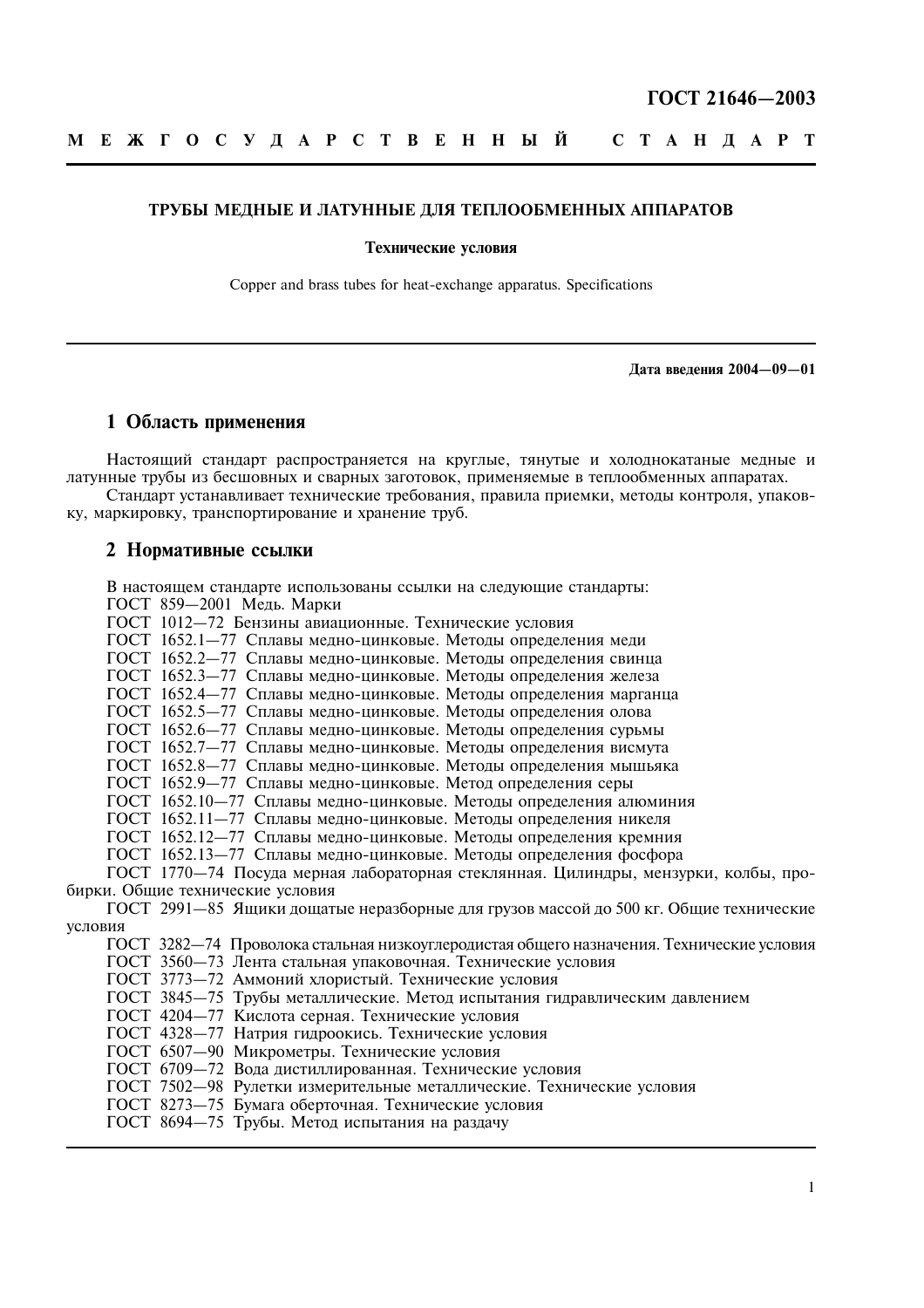ГОСТ 8695—75 Трубы. Метод испытания на сплющивание

ГОСТ 934/—74 Картон прокладочный и уплотнительные прокладки из него. Технические vcловия

I OC I 9/16.1—79 Сплавы медно-цинковые. Метод спектрального анализа по металлическим стандартным образцам с фотографической регистрацией спектра

I OCT 9716.2—79 Сплавы медно-цинковые. Метод спектрального анализа по металлическим стандартным образцам с фотоэлектрической регистрацией спектра

I OCT 9716.3—79 Сплавы медно-цинковые. Метод спектрального анализа по окисным образцам с фотографической регистрацией спектра

I OCT 9717.1—82 Медь. Метод спектрального анализа по металлическим стандартным образцам с фотоэлектрической регистрацией спектра

I OCT 9717.2—82 Медь. Метод спектрального анализа по металлическим стандартным образцам с фотографической регистрацией спектра

I OCT 9717.3—82 Медь. Метод спектрального анализа по оксидным стандартным образцам

I OCT I0006—80 Трубы металлические. Метод испытаний на растяжение

I OC I 10092—75 I рубы мельхиоровые для теплообменных аппаратов. І ехнические условия

I OC I \ 10198—91 УНщики деревянные для грузов массой свыше 200 до 20000 кг. Общие технические условия

ГОСТ 10929—76 Водорода пероксид. Технические условия

ГОСТ 13938.I—78 Медь. Методы определения меди

ГОСТ 13938.2—78 Медь. Методы определения серы

ГОСТ 13938.3—78 Медь. Методы определения фосфора

ГОСТ 13938.4—78 Медь. Методы определения железа

ГОСТ 13938.5—78 Медь. Методы определения цинка

ГОСТ 13938.6—78 Медь. Методы определения никеля

ГОСТ 13938.7—78 Медь. Методы определения свинца

ГОСТ 13938.8—78 Медь. Методы определения олова

ГОСТ 13938.9—78 Медь. Методы определения серебра

ГОСТ 13938.10—78 Медь. Методы определения сурьмы

ГОСТ 13938.II—78 Медь. Метод определения мышьяка

ГОСТ 14192—96 Маркировка грузов

I OCT 15102—75 Контейнер универсальный металлический закрытый номинальной массой орутто 5,0 т. Технические условия

ГОСТ 1546/-79 Управление качеством продукции. Основные понятия. Термины и определения

ГОСТ 15527—70 Сплавы медно-цинковые, обрабатываемые давлением. Марки

ГОСТ 15846—2002 Продукция, отправляемая в районы Крайнего Севера и приравненные к ним местности. Упаковка, маркировка, транспортирование и хранение

ГОСТ 18300—8/ Спирт этиловый ректификованный технический. Технические условия

ГОСТ 18321—73 Статистический контроль качества. Методы случайного отбора выборок штучной продукции

ГОСТ 21073.0—75 Металлы цветные. Определение величины зерна. Общие требования

I OC I 210/3.1—/5 Металлы цветные. Определение величины зерна методом сравнения со шкалой микроструктур

I OCT 21650—76 Средства скрепления тарно-штучных грузов в транспортных пакетах. Общие требования

 $\overline{10}$ CT 22225—76 Контейнеры универсальные массой брутто 0,625 и 1,25 т. Технические условия I OC 1 22235—76 Вагоны грузовые магистральных железных дорог колеи 1520 мм. Общие требо-

вания по обеспечению сохранности при производстве погрузочно-разгрузочных и маневровых работ

I OCT 24047—80 Полуфабрикаты из цветных металлов и их сплавов. Отбор проб для испытания на растяжение

ПОСТ 24104—2001 Весы лабораторные. Общие технические требования

 $10C1$  24231—80 Цветные металлы и сплавы. Общие требования к отбору и подготовке проб для химического анализа

ГОСТ 2459/-81 Пакеты тарно-штучных грузов. Основные параметры и размеры

I OCT 25336—82 Посуда и оборудование лабораторные стеклянные. Типы, основные параметры и размеры

IOCT 26663—85 Пакеты транспортные. Формирование с применением средств пакетирования. Общие технические требования

ГОСТ 26877—91 Металлопродукция. Методы измерения отклонений формы

 $\mathfrak{D}$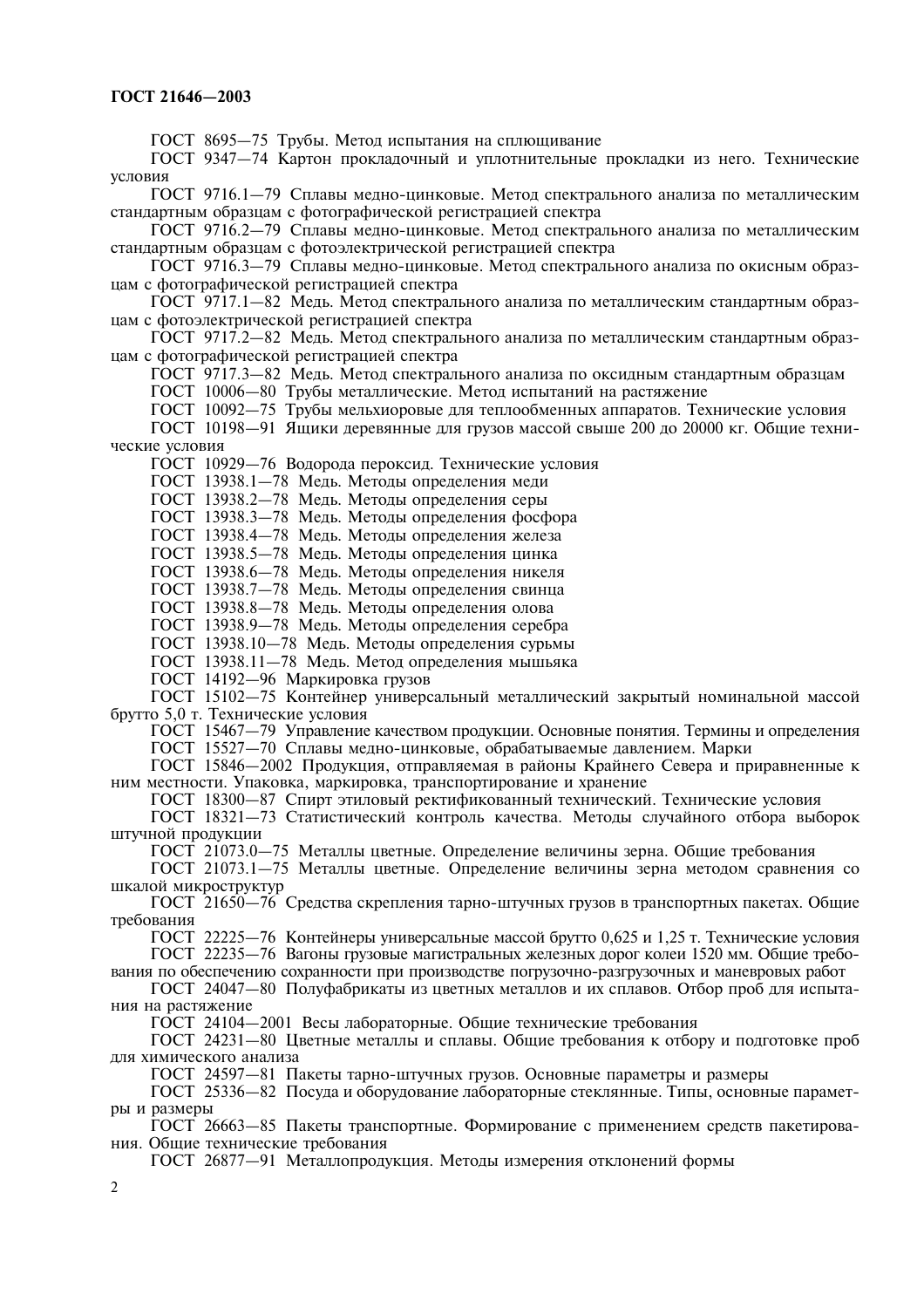## 3 Сортамент

3.1 Наружный диаметр труб и предельные отклонения по диаметру труб должны соответствовать указанным в таблице 1.

В миллиметрах

|                | Наружный диаметр | Предельное отклонение по диаметру труб при точности изготовления |            |  |  |  |  |
|----------------|------------------|------------------------------------------------------------------|------------|--|--|--|--|
| CB.            | включ.           | нормальной                                                       | повышенной |  |  |  |  |
|                |                  | $-0,20$                                                          | $-0,16$    |  |  |  |  |
| q <sub>2</sub> | . $\circ$        | $-0,20$                                                          | $-0,18$    |  |  |  |  |
| 10             | 30               | $-0,24$                                                          | $-0,20$    |  |  |  |  |
| 30             | 50               | $-0,30$                                                          |            |  |  |  |  |

<sup>1)</sup> Включая 6.

<sup>2)</sup> Включая 9.

Примечание — По согласованию изготовителя с потребителем латунные трубы повышенной точности диаметром от 32 до 35 мм включительно следует изготовлять с предельным отклонением по диаметру минус  $0.20$  мм.

3.2 Толщина стенки труо и предельные отклонения по толщине стенки труо должны соответствовать указанным в таблице 2.

| Таблица 2 — Толщина стенки труб и предельные отклонения по толщине стенки труб |  |  |  |  |  |  |
|--------------------------------------------------------------------------------|--|--|--|--|--|--|
|                                                                                |  |  |  |  |  |  |

В миллиметрах

| Толщина стенки | Наружный диаметр | Предельное отклонение по |                |  |
|----------------|------------------|--------------------------|----------------|--|
|                | CB.              | ВКЛЮЧ.                   | толщине стенки |  |
| 0,5            |                  |                          | $\pm 0.07$     |  |
| 0, 8           | 6 <sup>1</sup>   | 25                       | $\pm 0.08$     |  |
| $1.0\,$        | (61)             | 40                       | $\pm 0, 10$    |  |
|                | 12               | 40                       | ±0,15          |  |
| 2,0            | $16^{2}$         | 50                       | $\pm 0,20$     |  |
| 2,5            | $24^{3}$         | 50                       | $\pm 0,25$     |  |
| 3,0            | $24^{3}$         | 50                       | $\pm 0,25$     |  |

<sup>1)</sup> Включая 6.

<sup>2)</sup> Включая 16.

 $^{3)}$  Включая 24.

Примечания

1 По согласованию изготовителя с потребителем латунные трубы повышенной точности могут изготовляться с предельными отклонениями по толшине стенки:

| $\pm 0.09$ MM $\rightarrow$ $\rightarrow$ $\rightarrow$ 1.0 MM: |  |                                                                       |
|-----------------------------------------------------------------|--|-----------------------------------------------------------------------|
|                                                                 |  | $\pm 0.13$ MM $\rightarrow$ $\rightarrow$ $\pm 1.5$ $\mu$ 2.0 MM;     |
|                                                                 |  | $\pm 0.17$ MM $\rightarrow$ $\rightarrow$ $\rightarrow$ 2.5 и 3.0 мм. |

3.3 Груоы изготовляют мерной и кратной длины от 1,5 до 12 м.

Допускается по согласованию изготовителя с потребителем изготовлять трубы мерной и кратной длины от 1,5 до 12 м с интервалом 50 мм.

3.4 Предельные отклонения по длине мерных труо нормальной точности изготовления должны соответствовать требованиям, указанным в таблице 3.

 $T a 6 \pi u u a 3 - \Pi$ редельные отклонения по длине мерных труб нормальной точности изготовления

| Длина труб, м                       | Предельное отклонение,<br>MМ |
|-------------------------------------|------------------------------|
| До 2 включ.<br>$CB.2 \rightarrow 8$ | +h<br>$+8$<br>+10            |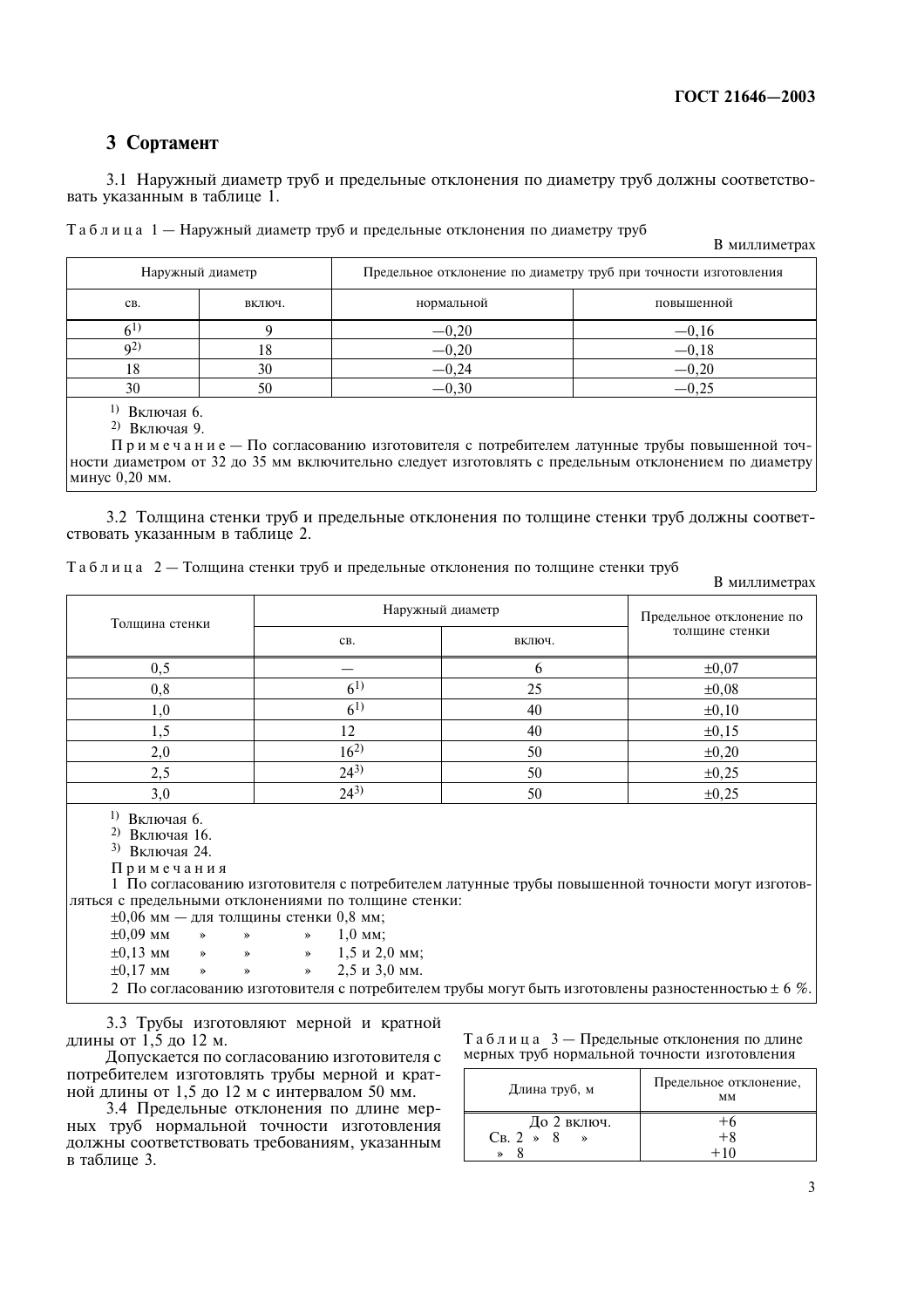Таблица 4 — Предельные отклонения по длине мерных труб повышенной точности изготовления

| Длина труб, м                      | Предельное отклонение,<br>MМ |
|------------------------------------|------------------------------|
| До 8 включ.<br>$C_{\rm R, \Delta}$ | $+10$                        |

3.5 Предельные отклонения по длине мерных труб повышенной точности изготовления должны соответствовать требованиям, указанным в таблине 4.

3.6 Трубы кратной длины изготовляют с припуском 5 мм на каждый рез и с предельными отклонениями на общую длину, установленными для труб мерной длины.

3.7 По согласованию изготовителя с потребителем допускается изготовление труб других длин. 3.8 По согласованию изготовителя с потребителем трубы могут поставляться с U-образными

или П-образными гибами в соответствии с техническими требованиями. 3.9 По согласованию изготовителя с потребителем допускается изготовление труб промежуточ-

ных размеров по наружному диаметру и толщине стенки с предельными отклонениями по ним для следующего большего размера, приведенных в таблицах 1 и 2.

3.10 Теоретическая масса 1 м труб при номинальном диаметре и номинальной толщине стенки является справочной и приведена в приложении А.

Условные обозначения проставляют по схеме:

| Труба                     | X | XX | X | X | $\cdots$ | <br>$\cdots$ | $\cdots$ | ГОСТ 21646-2003 |
|---------------------------|---|----|---|---|----------|--------------|----------|-----------------|
| Способ изготовления       |   |    |   |   |          |              |          |                 |
| Форма сечения             |   |    |   |   |          |              |          |                 |
| Точность изготовления     |   |    |   |   |          |              |          |                 |
| Состояние                 |   |    |   |   |          |              |          |                 |
| Размеры                   |   |    |   |   |          |              |          |                 |
| Длина                     |   |    |   |   |          |              |          |                 |
| Марка                     |   |    |   |   |          |              |          |                 |
| Особые условия исполнения |   |    |   |   |          |              |          |                 |
| Обозначение станларта     |   |    |   |   |          |              |          |                 |

При этом используют следующие сокращения:

| способ изготовления:   | холоднокатаная или тянутая $-$ Д,                             |
|------------------------|---------------------------------------------------------------|
|                        | холоднокатаная или тянутая из сварной заготовки - С;          |
| форма сечения:         | круглая — $KP$ ;                                              |
| точность изготовления: | нормальная по толщине стенки и диаметру — $H$ ,               |
|                        | повышенная по толщине стенки и диаметру — $\Pi$ ,             |
|                        | нормальная по толщине стенки и повышенная по диаметру — $M$ , |
|                        | повышенная по толщине стенки и нормальная по диаметру – $K$ ; |
| состояние:             | мягкое — М,                                                   |
|                        | полутвердое — $\Pi$ ,                                         |
|                        | твердое - Т;                                                  |
| длина:                 | кратная мерной — КД;                                          |
|                        | особые условия исполнения: повышенная пластичность - ПП,      |
|                        | повышенная прочность - ПТ,                                    |
|                        | повышенная точность по кривизне - ПС,                         |
|                        | повышенная точность по косине реза - ПУ.                      |

Примеры условных обозначений труб:

Труба тянутая, круглая, нормальной точности изготовления, мягкая, наружным диаметром 15 мм, толщиной стенки 1,0 мм, длиной 2050 мм из латуни марки Л68:

Труба ДКРНМ 15 × 1,0 × 2050 Л68 ГОСТ 21646-2003

Труба холоднокатаная, круглая, повышенной точности изготовления, мягкая, наружным диаметром 15 мм, толщиной стенки 1,0 мм, длиной 2050 мм из латуни марки Л68 повышенной пластичности:

Труба ДКРПМ 15 × 1,0 × 2050 Л68 ПЛ ГОСТ 21646-2003

Труба тянутая из сварной заготовки, круглая, нормальной точности изготовления, мягкая, наружным диаметром 15 мм, толщиной стенки 1,0 мм, длиной 2050 мм из латуни марки Л68:

Труба СКРНМ 15 × 1,0 × 2050 Л68 ГОСТ 21646-2003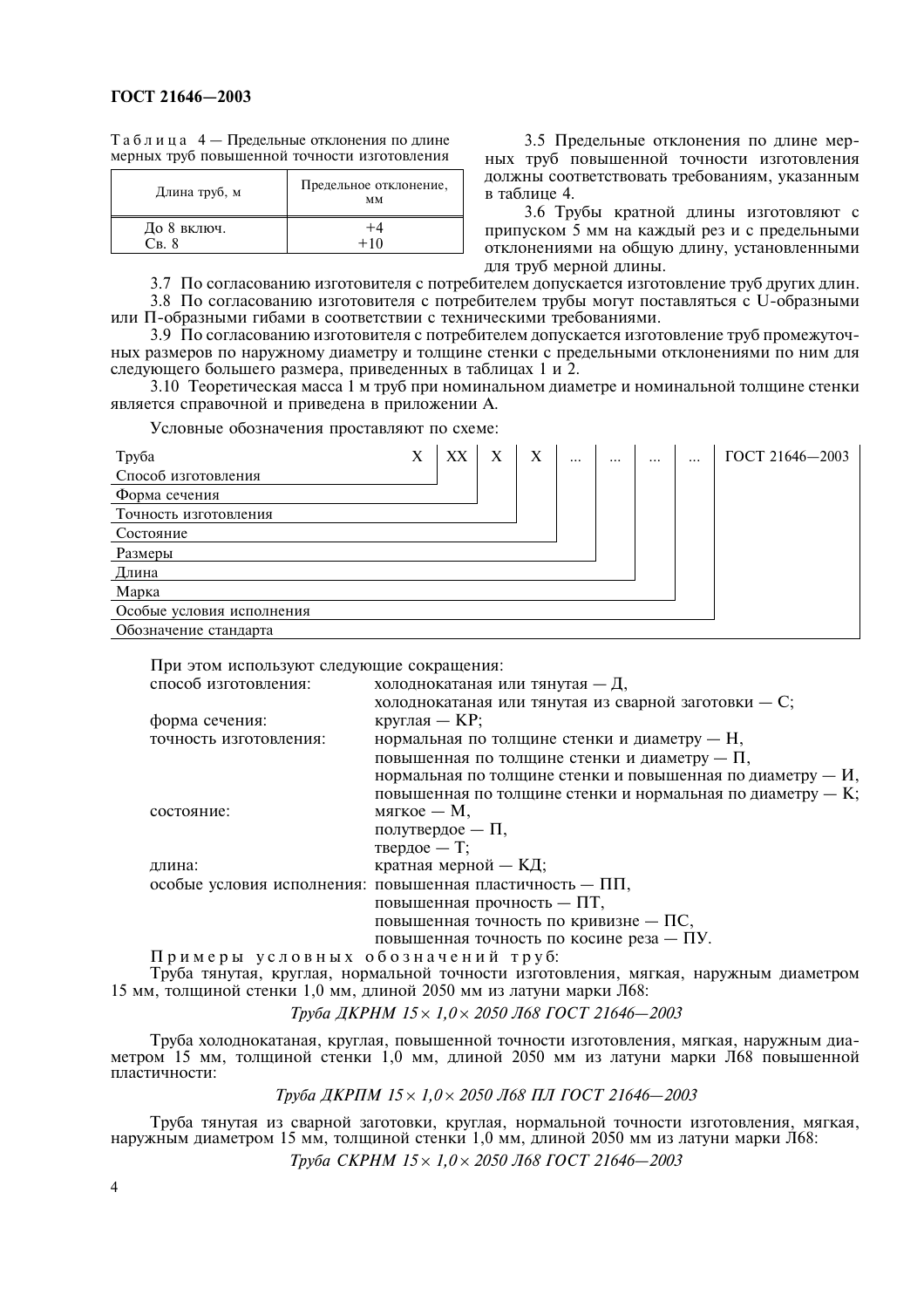## 4 Технические требования

4.1 Трубы изготовляют в соответствии с требованиями настоящего стандарта.

4.2 Трубы изготовляют из меди марок М1р и М2р, химический состав которых должен соответствовать ГОСТ 859, и латуни марок Л70, Л68, ЛО70-1, ЛА77-2, ЛМш68-0,05, ЛАМш77-2-0,05 и ЛОМш70-1-0,05, химический состав которых должен соответствовать ГОСТ 15527.

По согласованию изготовителя с потребителем трубы из сплава Л70 могут быть изготовлены с содержанием мышьяка от 0,02 % до 0,05 %.

4.3 Трубы, в зависимости от марок сплавов, изготовляют в мягком, полутвердом и твердом состояниях в соответствии с таблицей 5.

4.4 Механические свойства труб должны соответствовать указанным в таблице 5.

| Марка сплава    | Состояние материала | Временное сопротивление<br>$\sigma_{\rm o}$ , МПа (кгс/мм <sup>2</sup> ) | Относительное удлинение<br>после разрыва $\delta_{10}$ , % |
|-----------------|---------------------|--------------------------------------------------------------------------|------------------------------------------------------------|
|                 |                     | не менее                                                                 |                                                            |
| М1р и М2р       | Мягкое              | 200(20)                                                                  | 35                                                         |
|                 | Полутвердое         | 240 (25)                                                                 | 12                                                         |
|                 | Твердое             | 290 (30)                                                                 | 3                                                          |
| Л70             | Полутвердое         | 340 (35)                                                                 | 35                                                         |
| Л68             | Мягкое              | 290 (30)                                                                 | 40                                                         |
|                 | Полутвердое         | 340 (35)                                                                 | 35                                                         |
| ЛМш68-0,05      | Мягкое              | 290 (30)                                                                 | 40                                                         |
| $\text{IO}70-1$ | Мягкое              | 320 (33)                                                                 | 45                                                         |
|                 | Полутвердое         | 360 (37)                                                                 | 40                                                         |
| ЛОМш70-1-0,05   | Мягкое              | 320 (33)                                                                 | 45                                                         |
|                 | Полутвердое         | 370 (38)                                                                 | 40                                                         |
| $JIA77-2$       | Мягкое              | 320 (33)                                                                 | 45                                                         |
|                 | Полутвердое         | 370 (38)                                                                 | 40                                                         |
| ЛАМш77-2-0,05   | Мягкое              | 320 (33)                                                                 | 42                                                         |
|                 | Полутвердое         | 370 (38)                                                                 | 40                                                         |

Таблица 5 - Механические свойства труб

Примечания

1 Значения предела текучести и твердости по Виккерсу являются справочными и приведены в приложении Б.

2 По согласованию изготовителя с потребителем трубы из латуни марки Л68 повышенной пластичности изготовляют со следующими нормами механических свойств:

для мягкого состояния:

временное сопротивление  $\sigma_{\rm B}$ , МПа (кгс/мм<sup>2</sup>), не менее - 290 (30),

относительное удлинение после разрыва  $\delta_{10}$ , %, не менее - 45;

для полутвердого состояния:

временное сопротивление  $\sigma_{\rm B}$ , МПа (кгс/мм<sup>2</sup>), не менее – 340 (35),

относительное удлинение после разрыва  $\delta_{10}$ , %, не менее - 40.

3 По согласованию изготовителя с потребителем трубы полутвердого состояния из латуни марок ЛА77-2 и ЛАМш77-2-0,05 повышенной прочности изготовляют со следующими нормами механических свойств:

временное сопротивление  $\sigma_{\rm B}$ , МПа (кгс/мм<sup>2</sup>), не менее – 390 (40), относительное удлинение после разрыва  $\delta_{10}$ , %, не менее - 40.

4.5 Наружная и внутренняя поверхности труб должны быть без загрязнений, затрудняющих осмотр.

На поверхности труб трещины не допускаются. Допускаются другие поверхностные дефекты, если они не выводят трубы при контрольной зачистке за предельные отклонения по размерам, а также кольцеватость, следы правки, цвета побежалости, местные потемнения, появляющиеся на поверхности труб вследствие конденсации и высыхания влаги.

4.6 Не допускаются внутренние дефекты в виде раковин, расслоений, неметаллических включений и трещин.

4.7 Косина реза труб нормальной точности не должна превышать 2 мм. Допускаются незначительные заусенцы по ГОСТ 15467.

4.8 Косина реза труб повышенной точности не должна превышать 1,5 мм.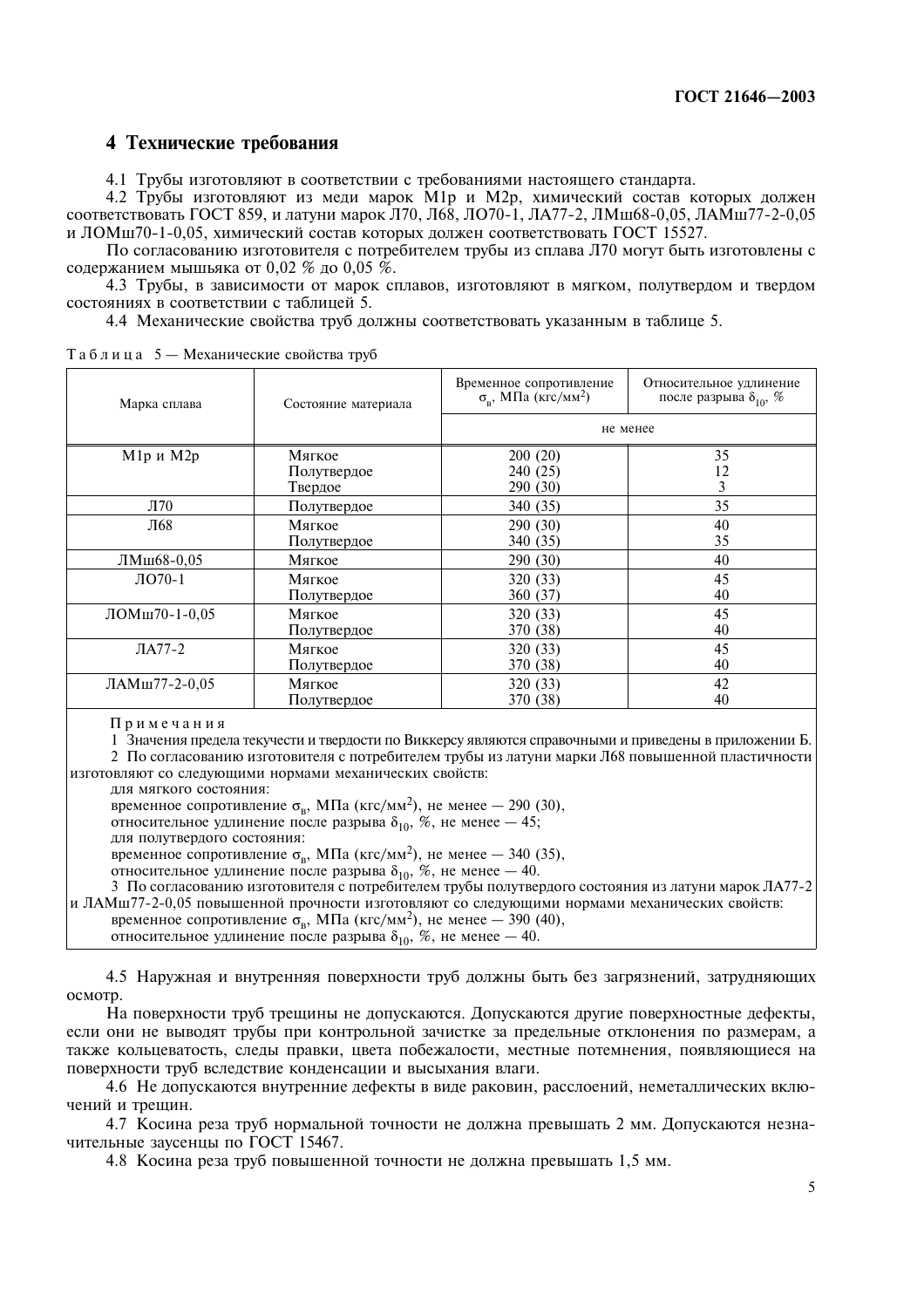4.9 Разностенность труб не должна выводить размеры труб за предельные отклонения по толщине стенки.

4.10 Овальность латунных труб в полутвердом состоянии не должна выводить размеры труб за предельные отклонения по наружному диаметру.

Для латунных труб в полутвердом состоянии толщиной стенки менее 0,03 наружного диаметра овальность устанавливают по согласованию между изготовителем и потребителем.

Овальность не устанавливается для медных труб и латунных труб в мягком состоянии.

4.11 Кривизна труб не должна превышать 5 мм на 1 м длины.

Общая кривизна труб не должна превышать произведения кривизны на 1 м на длину трубы в метрах.

Кривизна труб повышенной точности по кривизне не должна превышать 3 мм на 1 м длины.

По согласованию с потребителем трубы могут быть изготовлены с кривизной менее 3 мм.

Кривизна латунных труб наружным диаметром 14 мм и менее в полутвердом и мягком состояниях и мелных труб наружным лиаметром менее 11 мм в полутвердом и твердом состояниях не нормируется.

Кривизна медных труб всех размеров в мягком состоянии не нормируется.

4.12 Трубы должны выдерживать испытание на сплющивание до расстояния между сплющивающими плоскостями, равного толщине стенки, без образования трещин и надрывов.

Твердые и полутвердые медные трубы должны выдерживать испытание на сплющивание в холодном состоянии после отжига в воздушной среде в течение 1 ч при температуре 550 °C—600 °С.

4.13 Трубы должны выдерживать раздачу без образования трещин и надрывов при увеличении наружного диаметра трубы на 20 %.

Трубы по согласованию изготовителя с потребителем должны выдерживать раздачу без образования трешин и налрывов при увеличении наружного лиаметра на 25 %.

Тверлые и полутверлые мелные трубы лолжны вылерживать испытание на разлачу в хололном состоянии после отжига в возлушной среде в течение 1 ч при температуре 550 °C-600 °C.

4.14 Латунные трубы не должны иметь остаточных растягивающих напряжений.

4.15 По согласованию изготовителя с потребителем латунные трубы в мягком состоянии изготовляют с регламентированной микроструктурой: средний размер зерна материала должен быть от 0,01 до 0,05 мм.

4.16 Трубы должны быть герметичными.

## 5 Правила приемки

5.1 Трубы принимают партиями. Партия должна состоять из труб одной марки сплава, одного размера и одного состояния материала и должна быть оформлена одним документом о качестве, солержашим:

- товарный знак или наименование и товарный знак предприятия-изготовителя;

- условное обозначение труб:

- номер партии;

- массу нетто партии;

- результаты механических испытаний сплава;

- химический состав сплава (по требованию потребителя).

Масса партии должна быть не более 5000 кг.

5.2 Контролю наружной поверхности подвергают каждую трубу партии.

5.3 Контролю качества внутренней поверхности труб полвергают пять труб от кажлых полных и неполных 2000 кг массы партии.

У изготовителя для контроля качества внутренней поверхности труб диаметром более 25 мм и длиной свыше 6 м и труб диаметром 25 мм и менее допускается использовать две трубы, отобранные по 5.5, и три образца длиной 150 мм, отобранные во время резки труб на готовый размер по длине.

При согласовании изготовителя с потребителем вопроса об увеличении количества отбираемых труб для контроля внутренней поверхности контроль качества внутренней поверхности труб проводят на дополнительных образцах длиной 150 мм, отобранных во время резки труб на готовый размер по ллине.

5.4 Для контроля размеров и формы труб диаметром свыше 12 мм отбирают 20 % труб от партии. Для контроля размеров диаметром до 12 мм отбирают пять труб от каждых полных и неполных 2000 кг массы партии.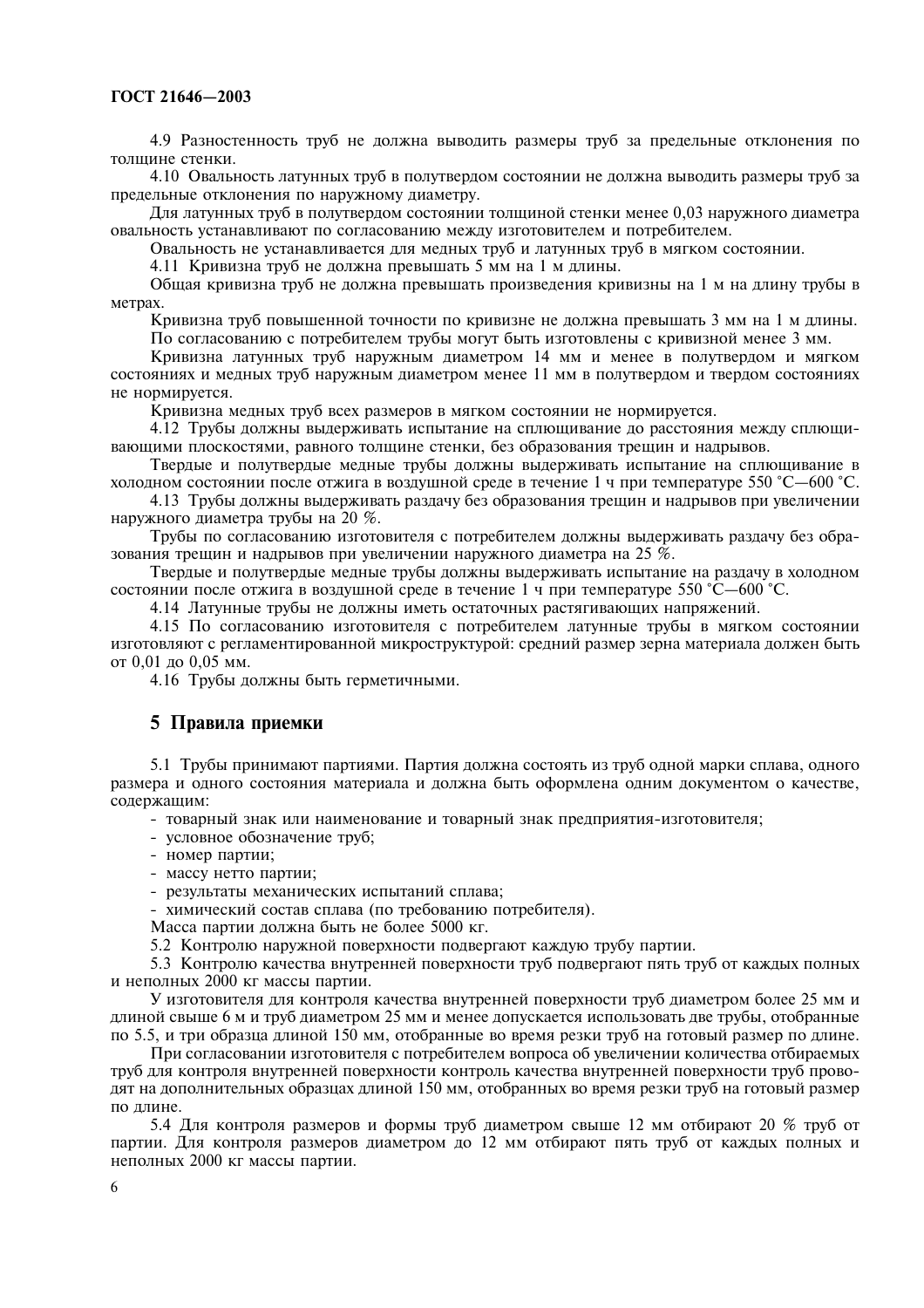У изготовителя для контроля размеров труб диаметром менее 12 мм допускается использовать две трубы, отобранные по 5.5, и три образца длиной 150 мм, отобранные во время резки труб на готовый размер по длине.

Допускается для контроля размеров труб использовать образцы, отобранные для контроля качества внутренней поверхности.

5.5 Для испытания на растяжение, раздачу, сплющивание, определения остаточных растягивающих напряжений, определения среднего размера зерна и контроля химического состава отбирают две трубы от каждых полных и неполных 2000 кг массы партии.

По согласованию изготовителя с потребителем каждая труба из латуни марок ЛО70-1 и ЛОМш70-1-0,05 должна быть подвергнута испытанию на сплющивание.

Допускается на предприятии-изготовителе отбор проб для определения химического состава проводить от расплавленного металла.

Для испытания на растяжение, раздачу, сплющивание, определения среднего размера зерна, определения остаточных растягивающих напряжений от трубы отбирают по одному образцу.

5.6 Испытание труб на герметичность проводят неразрушающим методом контроля на двух трубах от каждых полных и неполных 2000 кг для труб нормальной точности изготовления.

По требованию потребителя проверка на герметичность неразрушающими методами контроля может быть проведена на всех трубах партии диаметром 16-32 мм.

По согласованию потребителя с изготовителем контролируют и другие размеры труб.

Для труб из сварной заготовки проверку на герметичность проводят на всех трубах партии.

5.7 При получении неудовлетворительных результатов испытания хотя бы по одному из показателей по 5.2-5.6 по нему проводят повторное испытание на удвоенном количестве труб, взятых от той же партии.

Результаты повторного испытания распространяют на всю партию.

5.8 Для контроля размеров труб диаметром свыше 12 мм и качества наружной поверхности допускается по согласованию изготовителя с потребителем отбирать трубы «вслепую» (методом большей объективности) по ГОСТ 18321. Количество контролируемых труб определяют по таблице 6.

| Количество труб в партии, шт. | Количество контролируемых труб, шт. | Браковочное число |
|-------------------------------|-------------------------------------|-------------------|
|                               |                                     |                   |
|                               |                                     |                   |
| - 25<br>16—                   |                                     |                   |
| - 50<br>$26-$                 |                                     |                   |
| 90<br>$51 -$                  |                                     |                   |
| $91 - 150$                    | 20                                  |                   |
| $151 - 280$                   |                                     |                   |
| $281 - 500$                   | 50                                  |                   |
| $501 - 1200$                  | 80                                  |                   |
| $1201 - 3200$                 | 125                                 |                   |

Таблица 6 — Количество контролируемых труб

Количество труб в партии  $N$ , шт., вычисляют по формуле

$$
N = \frac{m}{m_{\tau} l},\tag{1}
$$

где  $m$  — масса труб в партии, кг;

 $m_{\rm r}$  — теоретическая масса 1 м трубы, кг;

 $l$  — длина трубы, м.

Партию считают соответствующей требованиям стандарта, если количество забракованных труб - менее браковочного числа, приведенного в таблице 6.

При разногласиях в оценке качества труб объемы выборки должны соответствовать указанным в 5.2 и 5.4.

При получении неудовлетворительных результатов контроля размеров и качества наружной поверхности труб при объемах выборки, указанных в настоящем стандарте, изготовитель должен провести контроль каждой трубы.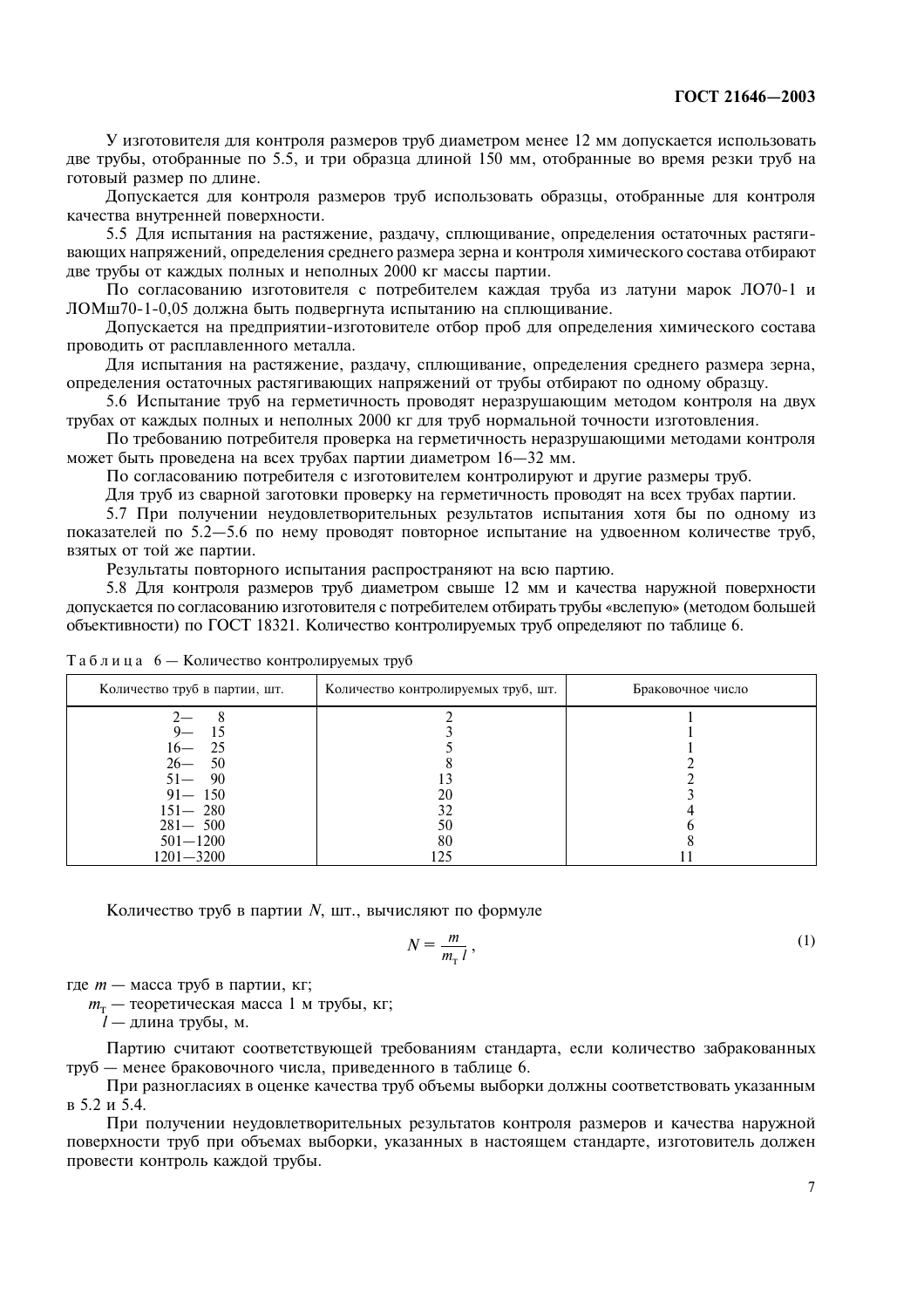## 6 Методы контроля

6.1 Осмотр наружной поверхности труб проводят без применения увеличительных приборов.

6.2 Осмотр внутренней поверхности труб внутренним диаметром более 25 мм и длиной до 6 м включительно следует проводить путем просмотра на световом экране.

Осмотр внутренней поверхности труб диаметром 25 мм и менее, а также труб длиной свыше 6 м проводят на 5 образцах длиной 150 мм.

Образцы разрезают вдоль на две части и осматривают без применения увеличительных приборов.

6.3 Контроль диаметра и толщины стенки труб проводят микрометром по ГОСТ 6507.

Для измерения толщины стенки труб внутренним диаметром 12 мм и менее от каждой из отобранных труб отрезают образец длиной 150 мм и разрезают его вдоль на две части.

Измерение диаметра проводят на расстоянии не менее 30 мм от конца трубы в трех точках на любом участке по длине трубы, измерение толщины стенки проводят на расстоянии не менее 5 мм от конца трубы.

6.4 Длину труб измеряют рулеткой по ГОСТ 7502.

6.5 Допускается проводить контроль размеров труб другим инструментом, обеспечивающим необходимую точность измерения.

6.6 Кривизну, косину реза, овальность и разнотолщинность определяют в соответствии с требованиями ГОСТ 26877.

6.7 Испытание механических свойств труб следует проводить в соответствии с ГОСТ 10006 на продольных образцах.

Отбор проб для испытания на растяжение проводят по ГОСТ 24047.

6.8 Испытание на герметичность проводят методом вихревых токов по методике ГОСТ 10092 или гидравлическим давлением свыше 4,9 МПа (50 кгс/см<sup>2</sup>) в течение 10 с по ГОСТ 3845, или другими неразрушающими методами контроля по методике, согласованной изготовителем с потребителем.

Испытание на герметичность следует проводить в случае возникновения разногласий между изготовителем и потребителем.

6.9 Испытание на раздачу проводят по ГОСТ 8694 с углом конусности оправки не менее 12°.

6.10 Испытание на сплющивание следует проводить по ГОСТ 8695.

При контроле каждой трубы на сплюшивание трубы следует изготовлять на 20-30 мм длиннее окончательного размера. На расстоянии 20-30 мм от одного из концов трубы должен быть сделан поперечный надрез, после чего надрезанный конец сплющивают на прессе.

Трубы поставляют со сплющенными концами.

6.11 Определение химического состава следует проводить по ГОСТ 1652.1 — ГОСТ 1652.13, ГОСТ 9716.1 - ГОСТ 9716.3, ГОСТ 13938.1 - ГОСТ 13938.11, ГОСТ 9717.1 - ГОСТ 9717.3.

Допускается определение химического состава проводить другими методами, не уступающими по точности указанным.

Отбор проб для химического анализа - по ГОСТ 24231.

6.12 Снятие остаточных растягивающих напряжений на трубах обеспечивается технологией изготовителя.

Определение наличия остаточных растягивающих напряжений проводят в случае возникновения разногласий в оценке качества.

Определение наличия остаточных растягивающих напряжений проводят аммиачным способом или ртутной пробой по методикам, изложенным в приложении В, или другим методикам, по точности (качеству) испытаний не уступающим предлагаемым.

Выбор методики осуществляет изготовитель.

В случае возникновения разногласий в оценке качества труб арбитражным методом контроля является определение наличия остаточных растягивающих напряжений ртутной пробой.

6.13 Определение среднего размера зерна проводят по ГОСТ 21073.0 и ГОСТ 21073.1 в соответствии с 4.15 настоящего стандарта.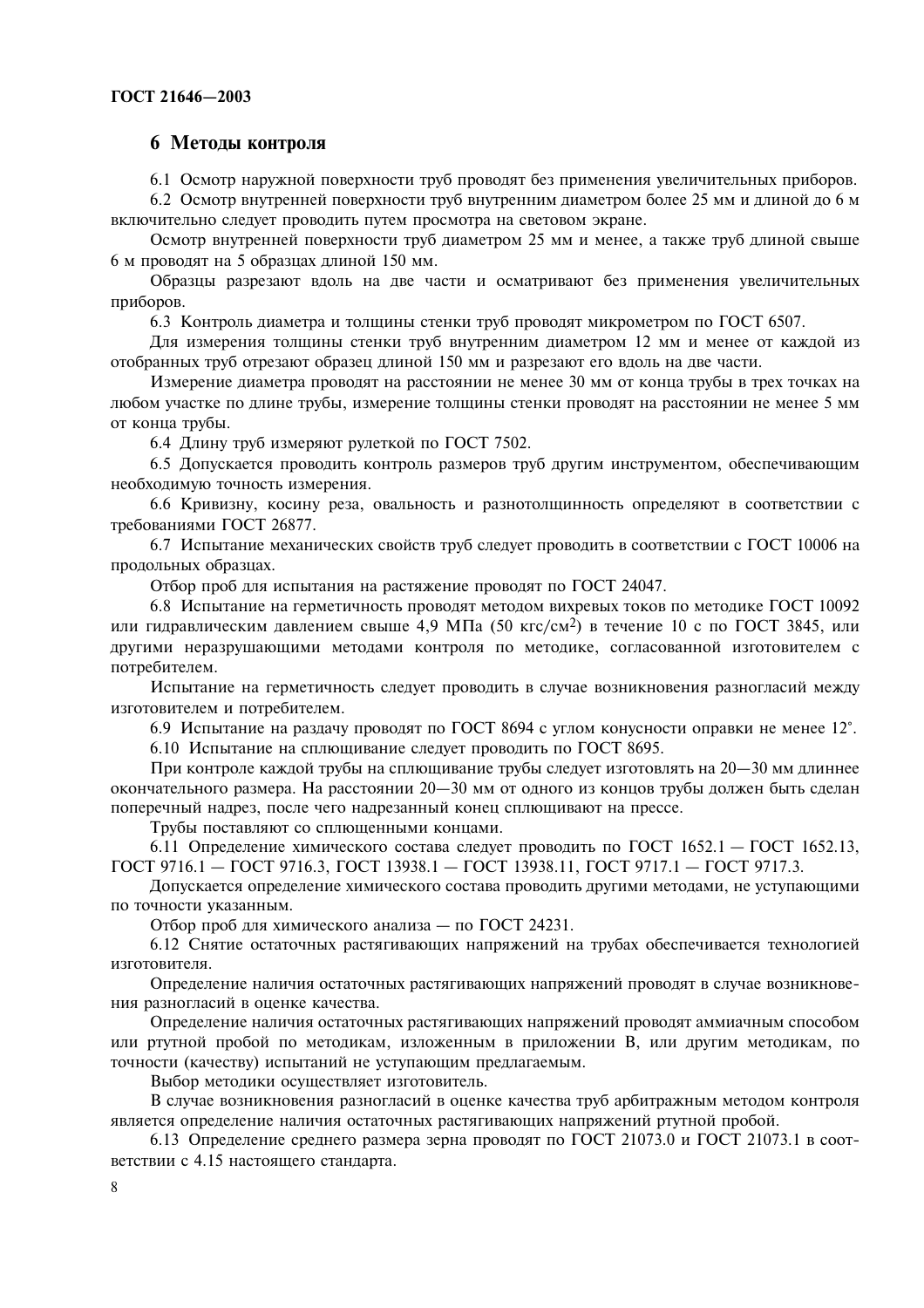## 7 Упаковка, маркировка, транспортирование и хранение

7.1 Все трубы должны быть связаны в пучки массой не более 80 кг. Трубы толщиной стенки 1 мм и менее, мягкие трубы толшиной стенки 1.5 мм связывают шпагатом по нормативному документу, утвержденному в установленном порядке. Остальные трубы могут быть связаны шпагатом или проволокой диаметром не менее 1.2 мм по ГОСТ 3282 не менее чем в трех местах и не менее чем в два оборота с прокладкой бумагой в несколько слоев по ГОСТ 8273 или картоном по ГОСТ 9347 в местах перевязки.

К каждому пучку должен быть прикреплен ярлык (бирка) с указанием:

- товарного знака или наименования и товарного знака прелприятия-изготовителя:
- размера трубы;
- марки сплава;
- состояния материала:
- номера партии;

- обозначения настоящего стандарта.

Масса грузового места не должна превышать 5000 кг.

Масса грузового места при транспортировании в крытых вагонах не должна превышать 1250 кг. Допускается при отсутствии перегрузки в пути увязывать трубы в пакеты массой не более 1500 кг стальной лентой размером не менее  $0.5 \times 20$  мм по ГОСТ 3560.

Укрупнение грузовых мест в транспортные пакеты проводят в соответствии с требованиями ГОСТ 24597, ГОСТ 26663 и ГОСТ 21650.

На каждый пакет должен быть прикреплен ярлык (бирка).

Допускается применять другие виды упаковки, не уступающие по прочности перечисленным выше и обеспечивающие сохранность качества продукции.

7.2 Трубы толщиной стенки менее 1 мм, мягкие трубы толщиной стенки до 1,5 мм включительно перевозят железнодорожным транспортом только упакованные в ящики по ГОСТ 2991 и ГОСТ 10198, при перевозке мелкими отправками - упакованные в плотные дощатые ящики.

Размеры ящиков - по нормативным документам.

Упаковка должна обеспечивать предохранение груза от повреждений при транспортировании при условии многоярусной загрузки вагона (автомобиля).

Каждая труба, поставляемая без упаковки и не в связке, должна иметь нанесенный на трубу (или прикрепленный) ярлык, на котором указывают:

- товарный знак или наименование и товарный знак предприятия-изготовителя;

- размер трубы;
- марку сплава:
- состояние материала;
- номер партии;

- обозначение настоящего стандарта.

7.3 В каждый ящик и контейнер должен быть вложен упаковочный лист или ярлык с указанием данных, перечисленных в 7.1.

7.4 Транспортная маркировка грузов должна проводиться в соответствии с требованиями ГОСТ 14192.

7.5 Трубы транспортируют транспортом всех видов в крытых транспортных средствах в соответствии с правилами, действующими на транспорте данного вида. Размещение и крепление труб, перевозимых по железной дороге, должны соответствовать техническим требованиям погрузки и крепления грузов и ГОСТ 22235.

Допускается при повагонной отправке транспортировать трубы без упаковки в ящики в крытых вагонах и контейнерах по ГОСТ 22225. ГОСТ 15102. в специализированных контейнерах по НД или в крытых вагонах при повагонной отправке.

При транспортировании труб длиной свыше 3 м и пакетов массой до 1500 кг транспортные средства определяют в соответствии с правилами перевозок, действующими на транспорте данного вила.

7.6 Упаковка труб, отправляемых в районы Крайнего Севера и приравненные к ним местности, должна проводиться в соответствии с требованиями ГОСТ 15846.

7.7 Трубы должны храниться в крытых помешениях в условиях, исключающих механическое повреждение труб, попадание на них влаги и активных химических реагентов.

При соблюдении указанных условий хранения свойства труб при хранении не изменяются.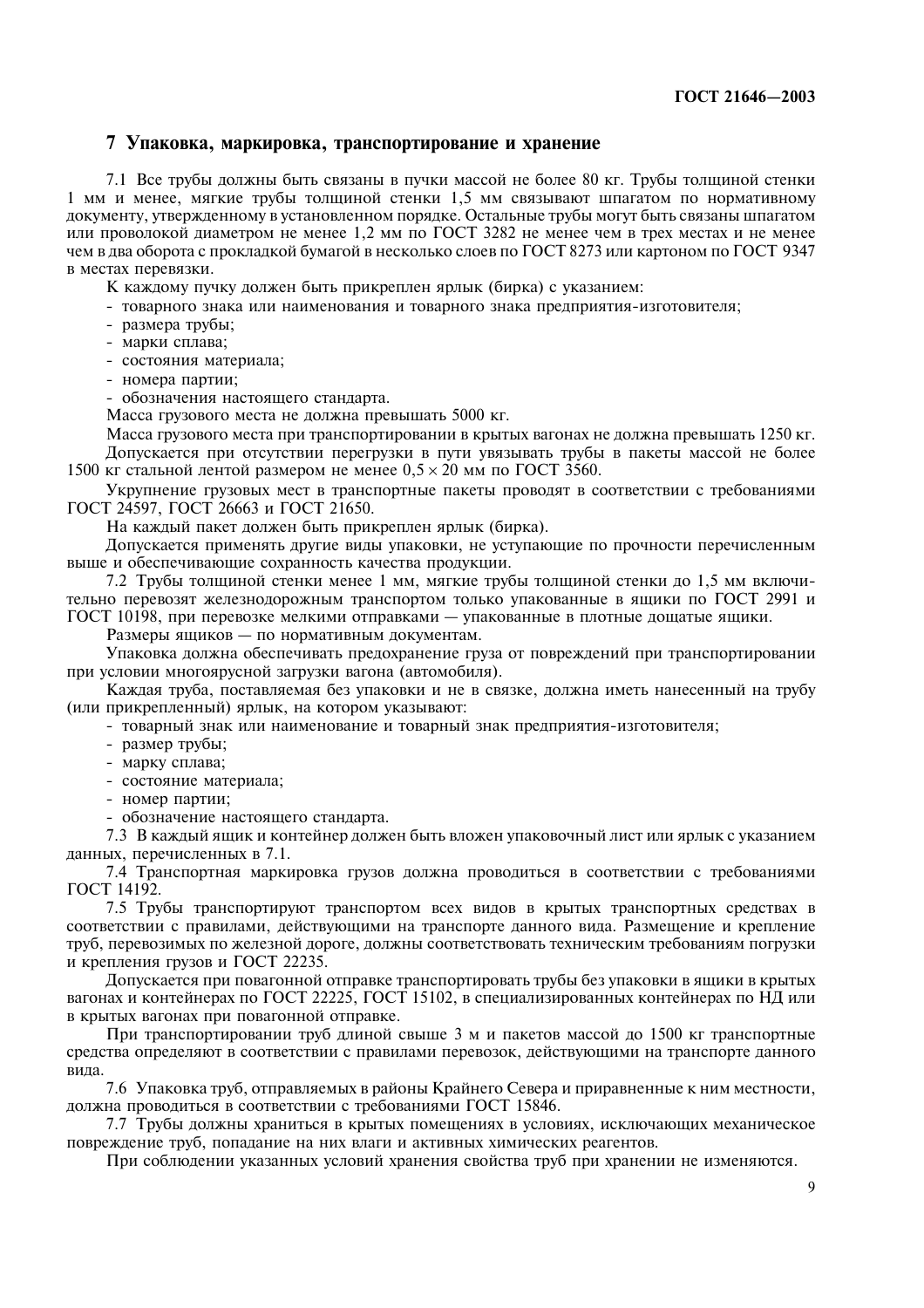#### ПРИЛОЖЕНИЕ А (справочное)

## Теоретическая масса 1 м труб при номинальном диаметре и номинальной толщине стенки

Таблица А.1

| Наружный    |                          | Теоретическая масса 1 м труб, кг, при толщине стенки, мм |                          |                          |                          |                          |                          |  |  |
|-------------|--------------------------|----------------------------------------------------------|--------------------------|--------------------------|--------------------------|--------------------------|--------------------------|--|--|
| диаметр, мм | 0,5                      | 0,8                                                      | 1,0                      | 1,5                      | 2,0                      | 2,5                      | 3,0                      |  |  |
| 6           | 0,0734                   | 0,110                                                    | 0,134                    | $\overline{\phantom{0}}$ |                          | $\overline{\phantom{0}}$ |                          |  |  |
| 8           |                          | 0,153                                                    | 0,187                    |                          |                          |                          |                          |  |  |
| 10          |                          | 0,198                                                    | 0,243                    |                          |                          |                          |                          |  |  |
| 11          |                          | 0,220                                                    | 0,270                    |                          |                          |                          |                          |  |  |
| 12          |                          | 0,242                                                    | 0,297                    | 0,425                    |                          |                          |                          |  |  |
| 13          |                          | 0,263                                                    | 0,324                    | 0,465                    |                          |                          |                          |  |  |
| 14          |                          | 0,285                                                    | 0,351                    | 0,506                    |                          |                          |                          |  |  |
| 15          |                          | 0,306                                                    | 0,378                    | 0,546                    |                          |                          |                          |  |  |
| 16          |                          | 0,328                                                    | 0,404                    | 0,586                    | 0,755                    |                          |                          |  |  |
| 17          | $\overline{\phantom{0}}$ | 0,349                                                    | 0,431                    | 0,627                    | 0,809                    |                          |                          |  |  |
| 18          |                          | 0,371                                                    | 0,458                    | 0,667                    | 0,863                    |                          |                          |  |  |
| 19          |                          | 0,393                                                    | 0,485                    | 0,708                    | 0,917                    |                          |                          |  |  |
| 20          |                          | 0,414                                                    | 0,512                    | 0,748                    | 0,971                    |                          |                          |  |  |
| 21          |                          | 0,436                                                    | 0,539                    | 0,789                    | 1,025                    |                          |                          |  |  |
| 22          |                          | 0,457                                                    | 0,566                    | 0,829                    | 1,079                    |                          |                          |  |  |
| 23          |                          | 0,479                                                    | 0,593                    | 0,870                    | 1,133                    |                          |                          |  |  |
| 24          |                          | 0,500                                                    | 0,620                    | 0,910                    | 1,186                    | 1,452                    | 1,701                    |  |  |
| 25          |                          | 0,522                                                    | 0,647                    | 0,950                    | 1,240                    | 1,519                    | 1,782                    |  |  |
| 26          |                          |                                                          | 0,674                    | 0,991                    | 1,294                    | 1,586                    | 1,864                    |  |  |
| 28          |                          |                                                          | 0,728                    | 1,072                    | 1,402                    | 1,797                    | 2,026                    |  |  |
| 29          |                          |                                                          | 0,755                    | 1,112                    | 1,456                    |                          |                          |  |  |
| 30          |                          |                                                          | 0,782                    | 1,153                    | 1,510                    | 1,857                    | 2,187                    |  |  |
| 32          |                          |                                                          | 0,836                    | 1,234                    | 1,618                    | 1,993                    | 2,350                    |  |  |
| 33          |                          |                                                          | $\overline{\phantom{0}}$ | 1,291                    | $\overline{\phantom{0}}$ |                          | $\overline{\phantom{0}}$ |  |  |
| 35          |                          |                                                          | 0,918                    | 1,357                    | 1,782                    | 2,195                    | 2,592                    |  |  |
| 36          |                          |                                                          | 0,946                    | 1,398                    | 1,837                    | 2,262                    | 2,673                    |  |  |
| 38          |                          |                                                          | 1,000                    | 1,478                    | 1,945                    | 2,397                    | 2,835                    |  |  |
| 40          |                          |                                                          | 1,053                    | 1,560                    | 2,052                    | 2,531                    | 2,999                    |  |  |
| 45          |                          |                                                          |                          |                          | 2,322                    | 2,870                    | 3,403                    |  |  |
| 50          |                          |                                                          |                          |                          | 2,592                    | 3,206                    | 3,807                    |  |  |

Примечания

11 риме чания<br>1 Теоретическая масса вычислена по номинальному диаметру и номинальной толщине стенки.<br>2 Плотность латуни принята равной 8,6 г/см<sup>3</sup>, что соответствует плотности латуни марок Л68, ЛМш68-0,05,<br>ЛА77-2, ЛАМш77

 $\frac{3}{3}$  Поправочный коэффициент на теоретическую массу латуни марок Л70, ЛО70-1 и ЛОМш70-1-0,05 — 1,009;<br>меди марок М1р и М2р — 1,035.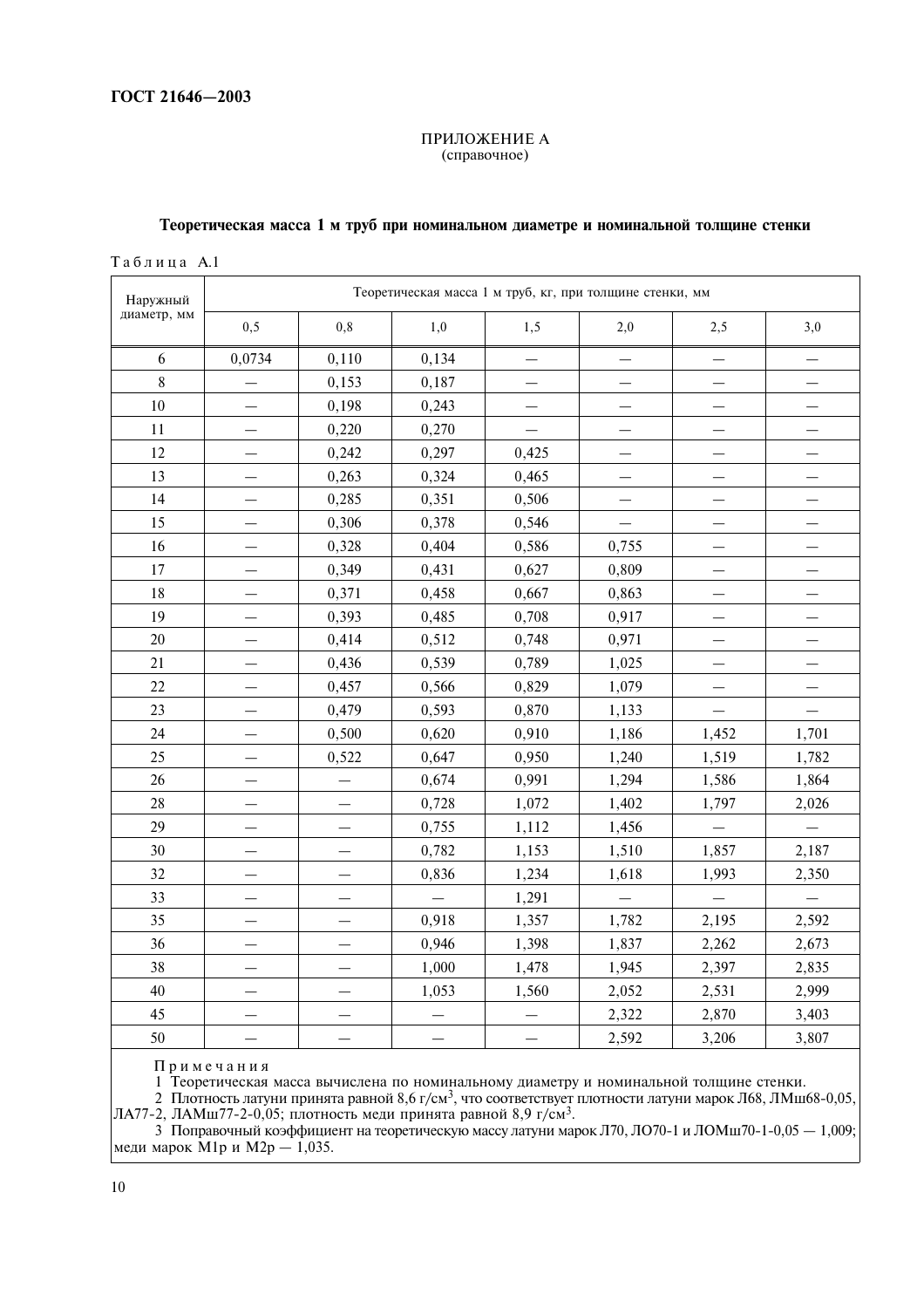# ПРИЛОЖЕНИЕ Б<br>(справочное)

# Значения предела текучести и твердости по Виккерсу

Таблица Б.1

| Марка сплава | Состояние материала   | Условный предел текучести<br>$\sigma_{0.2}$ , МПа, не менее | Твердость по Виккерсу HV <sub>3</sub> |
|--------------|-----------------------|-------------------------------------------------------------|---------------------------------------|
| Л70, Л68     | Полутвердое           | 130                                                         | $80 - 130$                            |
| ЛО70-1       | Мягкое<br>Полутвердое | 100<br>150                                                  | $80 - 125$                            |
| $JIA77-2$    | Мягкое<br>Полутвердое | 120<br>150                                                  | $80 - 130$                            |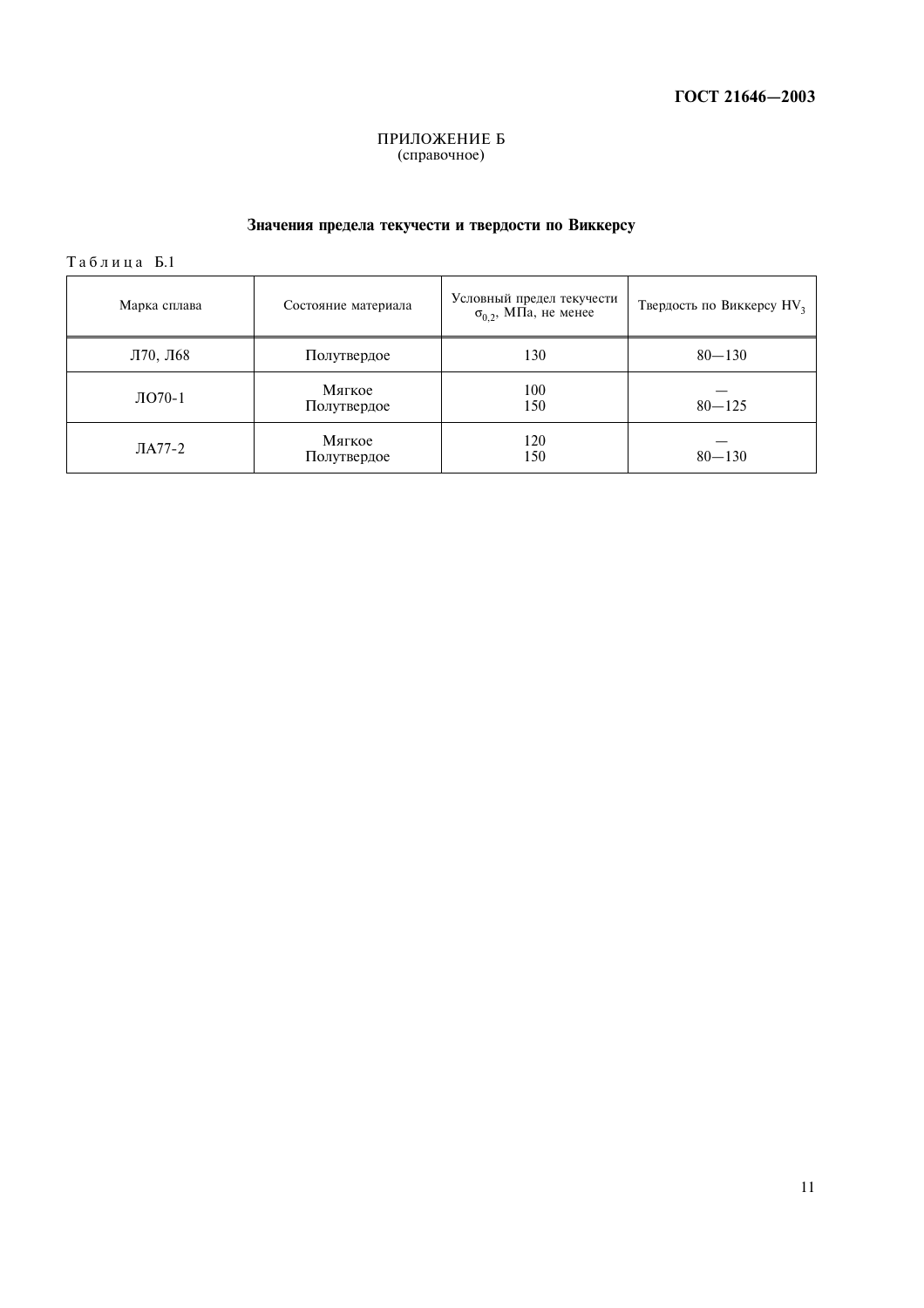#### ПРИЛОЖЕНИЕ В (обязательное)

## Методы контроля латунных труб для теплообменных аппаратов на наличие остаточных растягивающих напряжений аммиачным способом и ртутной пробой

В.1 Метод контроля латунных труб для теплообменных аппаратов на наличие остаточных растягивающих напряжений аммиачным способом

Контроль латунных труб для теплообменных аппаратов на наличие остаточных растягивающих напряжений, вызывающих коррозионное растрескивание сплава, проволят в среле аммиака в течение 24 ч.

Метол разработан в соответствии с межлунаролным станлартом ИСО 6957\*.

В.1.1 Определения

В настоящем разлеле приложения применяют следующие термины с соответствующими определениями:

В.1.1.1 коррозионное растрескивание: Произвольное растрескивание материала при совместном воздействии коррозионной срелы и напряжения (остаточного или приложенного).

В.1.1.2 остаточное напряжение: Напряжение, остающееся в металле в результате неравномерной пластической деформации.

#### В.1.2 Оборудование и материалы

B.1.2.1 Весы лабораторные по ГОСТ 24104 или лругие, обеспечивающие погрешность взвешивания  $\pm$  0.1 r.

В.1.2.2 рН-метр-милливольтметр типа PH-150 или другое оборудование, обеспечивающее погрешность определения р $H \pm 0.05$ .

B.1.2.3 Эксикатор по ГОСТ 25336.

В.1.2.4 Стакан мерный, колба мерная вместимостью 1 лм<sup>3</sup> по ГОСТ 1770.

В.1.2.5 Аммоний хлористый по ГОСТ 3773.

В.1.2.6 Вода дистиллированная по ГОСТ 6709.

В.1.2.7 Натрия гидроокись по ГОСТ 4328, 30 %-ный раствор.

 $B.1.2.8$  Кислота серная по ГОСТ 4204, 5 %-ный раствор.

В.1.2.9 Водорода перекись по ГОСТ 10929, 30 %-ный раствор.

В.1.2.10 Бензин авиационный по ГОСТ 1012 или спирт этиловый ректификованный технический по ГОСТ 18300.

#### В.1.3 Условия проведения испытания

В.1.3.1 Температура окружающего возлуха 20 °С—30 °С. При провелении арбитражных испытаний температура окружающего воздуха должна быть  $(25 \pm 1)$  °С.

В.1.3.2 Механические возлействия лолжны отсутствовать.

## В.1.4 Подготовка образцов к испытанию

В.1.4.1 Образцы представляют собой отрезки трубы длиной (100  $\pm$  10) мм.

В.1.4.2 Образцы не должны иметь раковин, царапин, вмятин и других дефектов.

В.1.4.3 Перед испытанием образцы обезжиривают путем протирания бензином или спиртом. Загрязнения или остатки смазки должны быть полностью удалены с поверхности образцов.

В.1.4.4 Для удаления окислов поверхность образцов травят 5 %-ным раствором серной кислоты в течение  $30 - 60$  c.

B.1.4.5 После травления образны промывают в проточной воле и тшательно высушивают наружную и внутреннюю поверхности.

#### В.1.5 Подготовка среды для испытания

В.1.5.1 Навеску хлористого аммония (107  $\pm$  0,1) г помещают в стакан вместимостью 1 дм<sup>3</sup> и растворяют в воле. Объем ловолят ло 500 см<sup>3</sup>.

 $B.1.5.2$  Устанавливают рН раствора хлористого аммония 9.4—9.6. лобавляя небольшими поршиями в раствор хлористого аммония 30—50 %-ный раствор гилроокиси натрия ло необхолимого значения рН. Измерение рН раствора проводят на рН-метре.

В.1.5.3 Титрованный раствор хлористого аммония переносят в мерную колбу вместимостью 1 лм<sup>3</sup> и лоливают ло метки листиллированной волой. Еще раз проверяют значение рН 9.4—9.6.

#### В.1.6 Проведение испытания

В.1.6.1 Для проведения испытания используют свежеприготовленный раствор хлористого аммония со  $3H$ ачением pH 9.4–9.6.

 $*$  Международный стандарт — во ВНИИКИ Госстандарта России.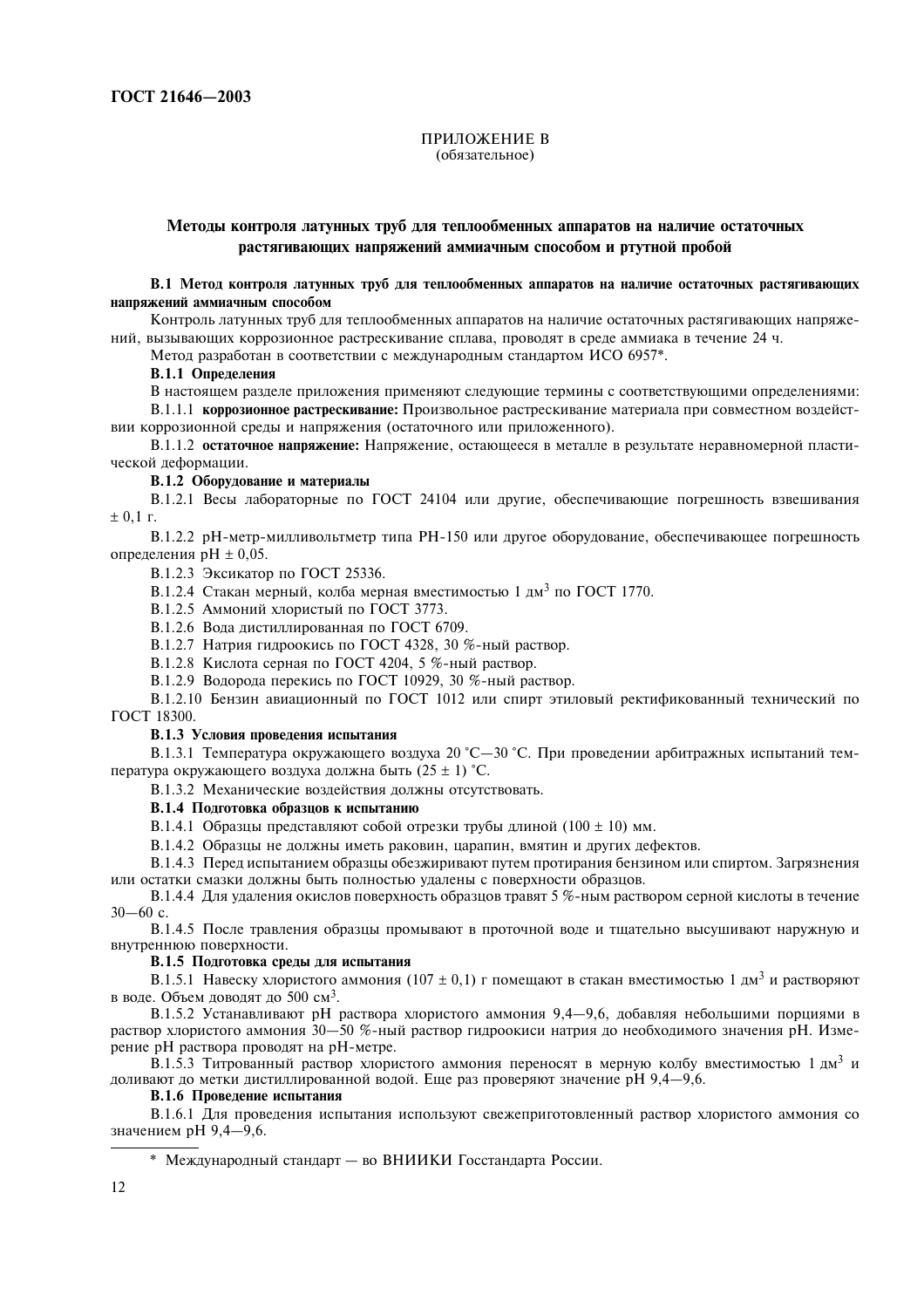В.1.6.2 Объем раствора для испытания должен составлять 200 см<sup>3</sup> на 1 дм<sup>3</sup> общего объема сосуда.

В.1.6.3 Сухие образцы помешают на полставке таким образом, чтобы пары аммиака имели своболный доступ к поверхности испытываемого образца. Эксикатор герметично закрывают.

 $B.1.6.4$  Испытание проволят в течение 24 ч.

В.1.6.5 После испытания образцы вынимают из эксикатора.

В.1.6.6 Для удаления продуктов коррозии образцы очишают в травильном растворе 5 %-ной серной кислоты с лобавлением 20—50 см<sup>3</sup> перекиси волорола на 1 лм<sup>3</sup> травильного раствора (для осветления поверхности образца).

#### В.1.7 Оценка и оформление результатов

В.1.7.1 Осмотр поверхности образца проводят визуально, без применения увеличительных приборов.

 $B.1.7.2$  Трешины, обнаруженные на расстоянии не более 10 мм от места реза, и паучковые трешины не vчитывают. Паучковые трешины — это группа трешин, радиально расходяшихся от места локального дефекта (удара, забоины, вмятины).

В.1.7.3 Образны считают вылержавшими испытание, если на поверхности образна отсутствуют продольные трешины.

#### В.1.8 Техника безопасности

В.1.8.1 При провелении испытаний необхолимо соблюлать правила провеления работ в химической лаборатории.

#### В.2 Метод контроля латунных труб для теплообменных аппаратов на наличие остаточных растягивающих напряжений ртутной пробой

Контроль латунных труб для теплообменных аппаратов на наличие остаточных растягивающих напряжений, вызывающих коррозионное растрескивание сплава, проволят ускоренным метолом. Испытание проволят в волном растворе азотнокислой ртути.

#### В.2.1 Определения

В настоящем разлеле приложения применяют следующие термины с соответствующими определениями:

В.2.1.1 коррозионное растрескивание: Произвольное растрескивание материала при совместном воздействии коррозионной срелы и напряжения (остаточного или приложенного).

В.2.1.2 остаточное напряжение: Напряжение, остающееся в металле в результате неравномерной пластической деформации.

## В.2.2 Применяемые растворы

В.2.2.1 Для проведения испытаний применяют водный раствор, содержащий 10 г HgNO<sub>3</sub> и 10 см<sup>3</sup> HNO<sub>3</sub>  $(d = 1, 40 - 1, 42)$  в 1 дм<sup>3</sup> раствора.

В.2.2.2 Раствор можно готовить двумя различными способами.

Первый способ: 11,4 г HgNO<sub>3</sub> × 2H<sub>2</sub>O или 10,7 г HgNO<sub>3</sub> × H<sub>2</sub>O растворяют примерно в 40 см<sup>3</sup> дистиллированной воды, подкисленной 10 см $^3$   $\rm HNO_3$ .

После полного растворения кристаллов раствор доливают дистиллированной водой до 1 дм<sup>3</sup>.

Второй способ: 76 г ртути растворяют в 114 см<sup>3</sup> разбавленной 1:1 азотной кислоты и доливают водой при перемешивании до 1 дм<sup>3</sup>. Такое растворение в присутствии избытка кислоты предотвращает осаждение основных солей ртути. Полученный раствор должен содержать 100 г азотнокислой ртути и избыток (30 см<sup>3</sup>) азотной кислоты в 1 лм<sup>3</sup> раствора.

Лля провеления испытаний отбирают 100 см<sup>3</sup> раствора, лобавляют 7 см<sup>3</sup> 10 %-ного раствора азотной кислоты и доводят объем раствора до 1 дм<sup>3</sup>.

#### В.2.3 Подготовка образцов к испытаниям

В.2.3.1 Длина образцов должна быть 100-150 мм.

В.2.3.2 Образны нельзя маркировать штамповкой: их слелует маркировать таким образом, чтобы не возникали напряжения.

#### В.2.4 Проведение испытания

В.2.4.1 Образны обезжиривают путем погружения в растворитель (бензин, четыреххлористый углерод и т. п.) с послелующей протиркой хлопчатобумажной тканью и погружают в 15 %-ный (по объему) водный раствор серной кислоты или 40 %-ный раствор азотной кислоты на 30 с для удаления окисных пленок.

После травления образцы промывают в проточной воле, затем улаляют с их поверхности остатки волы и погружают полностью в раствор азотнокислой ртути (состав приведен в В.2.2 настоящего приложения). Испытание проводят при комнатной температуре.

Количество раствора азотнокислой ртути лолжно быть не менее 1.5 см<sup>3</sup> на 1 см<sup>2</sup> поверхности образца.

Для испытаний отбирают образны без поверхностных лефектов.

 $B.2.4.2$  Через 30 мин образен извлекают из раствора азотнокислой ртути и промывают в проточной воле. С поверхности образца улаляют избыток ртути.

Образны осматривают после испытания не ранее чем через 30 мин. если в технических требованиях не указано другое время выдержки до осмотра.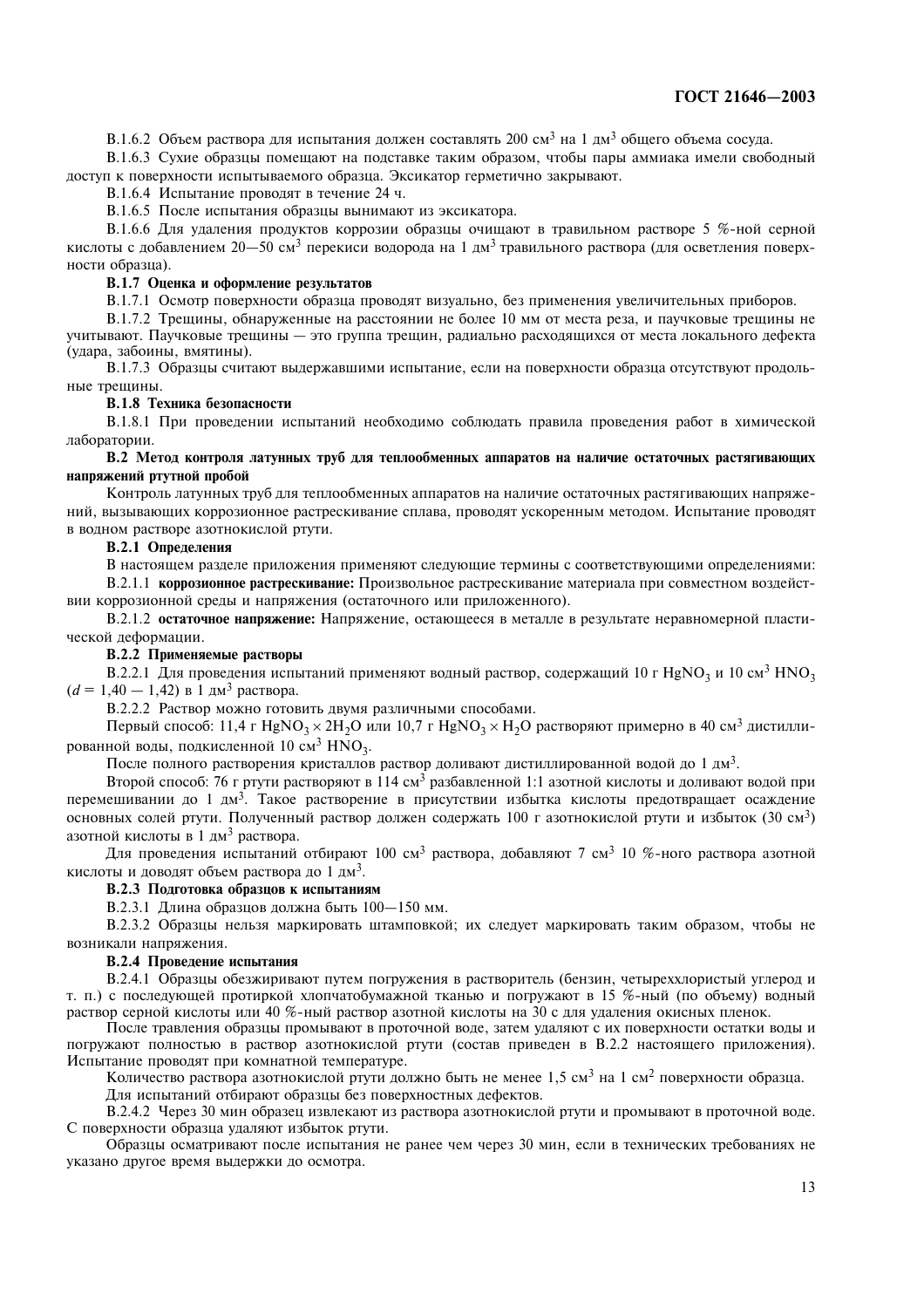## ГОСТ 21646-2003

Если возникает сомнение относительно наличия трещин, то ртуть с поверхности образца следует удалять нагревом в печи с поглотителями ртути или в герметичном контейнере с вакуумом и холодильником для сбора металлической ртути.

Образцы осматривают с помощью лупы при 10-18-кратном увеличении.

Отсутствие трещин на образцах после испытания свидетельствует о снятии остаточных растягивающих напряжений.

## В.2.5 Техника безопасности

В.2.5.1 Металлическая ртуть и ее соединения чрезвычайно токсичны. Поэтому для проведения испытаний в растворе азотнокислой ртути оборудуют специальное помещение с хорошей приточно-вытяжной вентиляцией, с улавливанием паров ртути и соблюдением всех санитарных норм, предусмотренных требованиями по технике безопасности при работе с металлической ртутью.

В.2.5.2 Все работы выполняют в резиновых перчатках и халатах (с застежками и без карманов), на голову надевают косынку или шапочку. Смену спецодежды следует проводить не реже одного раза в неделю. Уносить спецодежду домой не разрешается.

В.2.5.3 Хранение и прием пищи необходимо проводить вне помещений, где проводят испытания. Перед приемом пищи и уходом из помещения спецодежда должна быть снята и оставлена в помещении лаборатории, а руки тщательно вымыты с мылом и щеткой.

В.2.5.4 Все работающие с ртутью и ее соединениями должны проходить медицинский осмотр не реже двух раз в год.